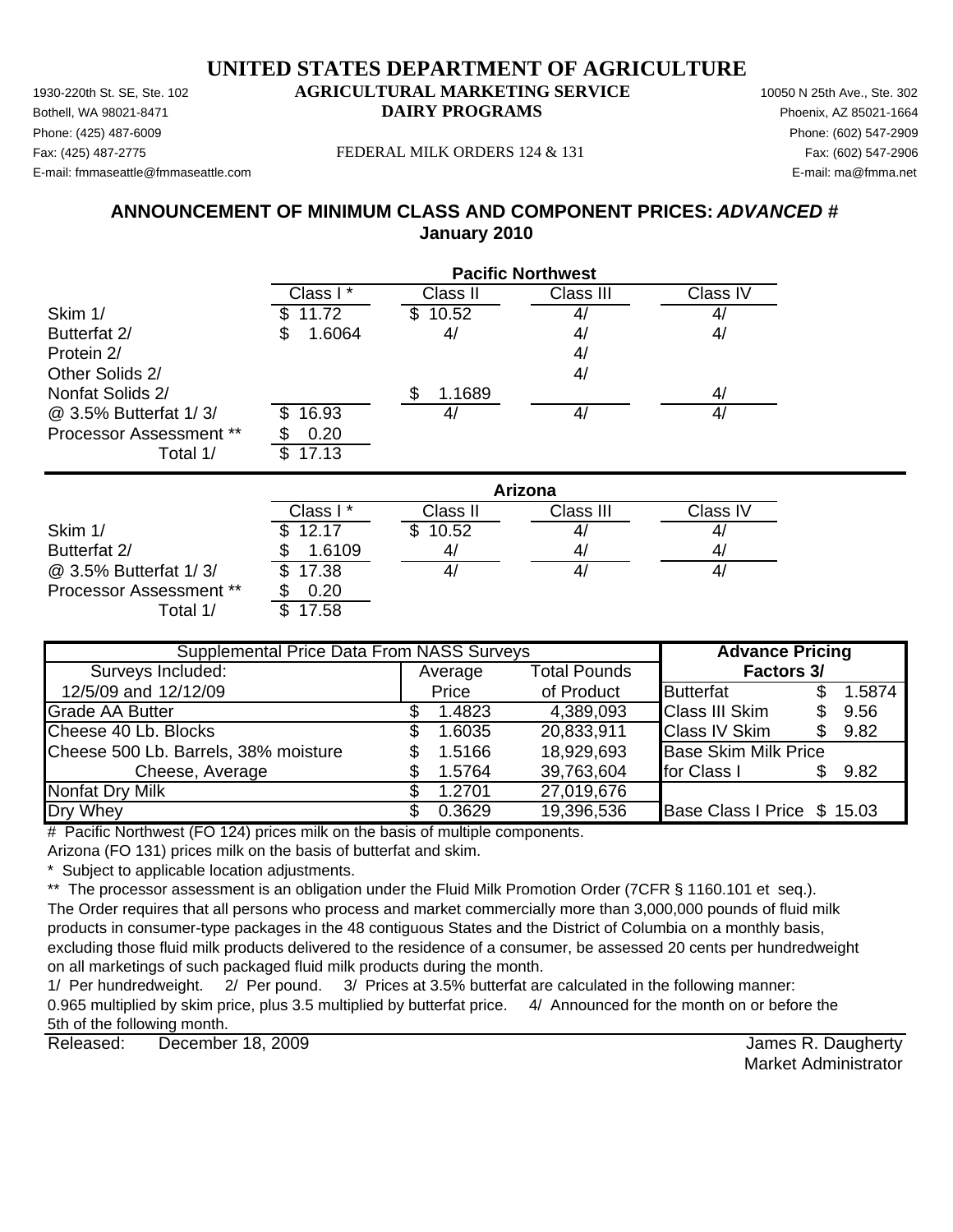Phone: (425) 487-6009 Phone: (602) 547-2909 E-mail: fmmaseattle@fmmaseattle.com E-mail: ma@fmma.net

### Fax: (425) 487-2775 FEDERAL MILK ORDERS 124 & 131 Fax: (602) 547-2906

# **ANNOUNCEMENT OF MINIMUM CLASS AND COMPONENT PRICES:** *ADVANCED #* **February 2010**

|                                | <b>Pacific Northwest</b> |              |                |                |  |  |
|--------------------------------|--------------------------|--------------|----------------|----------------|--|--|
|                                | Class I*                 | Class II     | Class III      | Class IV       |  |  |
| Skim 1/                        | 12.17                    | 10.97<br>\$  | 4,             | 4,             |  |  |
| Butterfat 2/                   | 1.4280<br>SБ             | 4/           | 4 <sub>l</sub> | 4/             |  |  |
| Protein 2/                     |                          |              | 4 <sub>l</sub> |                |  |  |
| Other Solids 2/                |                          |              | 4/             |                |  |  |
| Nonfat Solids 2/               |                          | \$<br>1.2189 |                | 4/             |  |  |
| @ 3.5% Butterfat 1/3/          | 16.74                    | 4/           | 4/             | 4/             |  |  |
| <b>Processor Assessment **</b> | 0.20                     |              |                |                |  |  |
| Total 1/                       | 16.94<br>\$              |              |                |                |  |  |
|                                |                          |              | Arizona        |                |  |  |
|                                | Class I*                 | Class II     | Class III      | Class IV       |  |  |
| Skim 1/                        | 12.62                    | \$10.97      | 4 <sub>l</sub> | 4 <sub>l</sub> |  |  |
| Butterfat 2/                   | 1.4325<br>\$             | 4/           | 41             | 4,             |  |  |

 $\omega$  3.5% Butterfat 1/3/  $\sqrt{3}$  17.19  $\sqrt{4}$  4/  $\sqrt{4}$  4/  $\sqrt{4}$  4/ Processor Assessment \*\* \$ 0.20

Total  $1/$   $\overline{\text{I}39}$ 

Average Total Pounds 1/9/10 and 1/16/10 **Access 2.1-4090 Price of Product Butterfat** 5 1.4090 Grade AA Butter 1.3350 \$ 1.3350 9,330,533 Class III Skim \$ 10.12 Cheese 40 Lb. Blocks \$ 1.5941 25,343,057 Class IV Skim \$ 10.27 Cheese 500 Lb. Barrels, 38% moisture  $\qquad \qquad$  \$ 1.4788 18,752,206 Base Skim Milk Price Cheese, Average  $$ 1.5578$   $44,095,263$  for Class I \$ 10.27 Nonfat Dry Milk  $$ 1.3201 22,890,704$ Dry Whey **6.3893 6.3893 25,150,517 Base Class I Price \$ 14.84 Supplemental Price Data From NASS Surveys The Advance Pricing** Surveys Included: **Factors 3/**

# Pacific Northwest (FO 124) prices milk on the basis of multiple components.

Arizona (FO 131) prices milk on the basis of butterfat and skim.

\* Subject to applicable location adjustments.

\*\* The processor assessment is an obligation under the Fluid Milk Promotion Order (7CFR § 1160.101 et seq.).

The Order requires that all persons who process and market commercially more than 3,000,000 pounds of fluid milk products in consumer-type packages in the 48 contiguous States and the District of Columbia on a monthly basis, excluding those fluid milk products delivered to the residence of a consumer, be assessed 20 cents per hundredweight on all marketings of such packaged fluid milk products during the month.

1/ Per hundredweight. 2/ Per pound. 3/ Prices at 3.5% butterfat are calculated in the following manner: 0.965 multiplied by skim price, plus 3.5 multiplied by butterfat price. 4/ Announced for the month on or before the 5th of the following month.

Released: January 22, 2010 **Solution Contract Contract Contract Contract Contract Contract Contract Contract Contract Contract Contract Contract Contract Contract Contract Contract Contract Contract Contract Contract Contr** January 22, 2010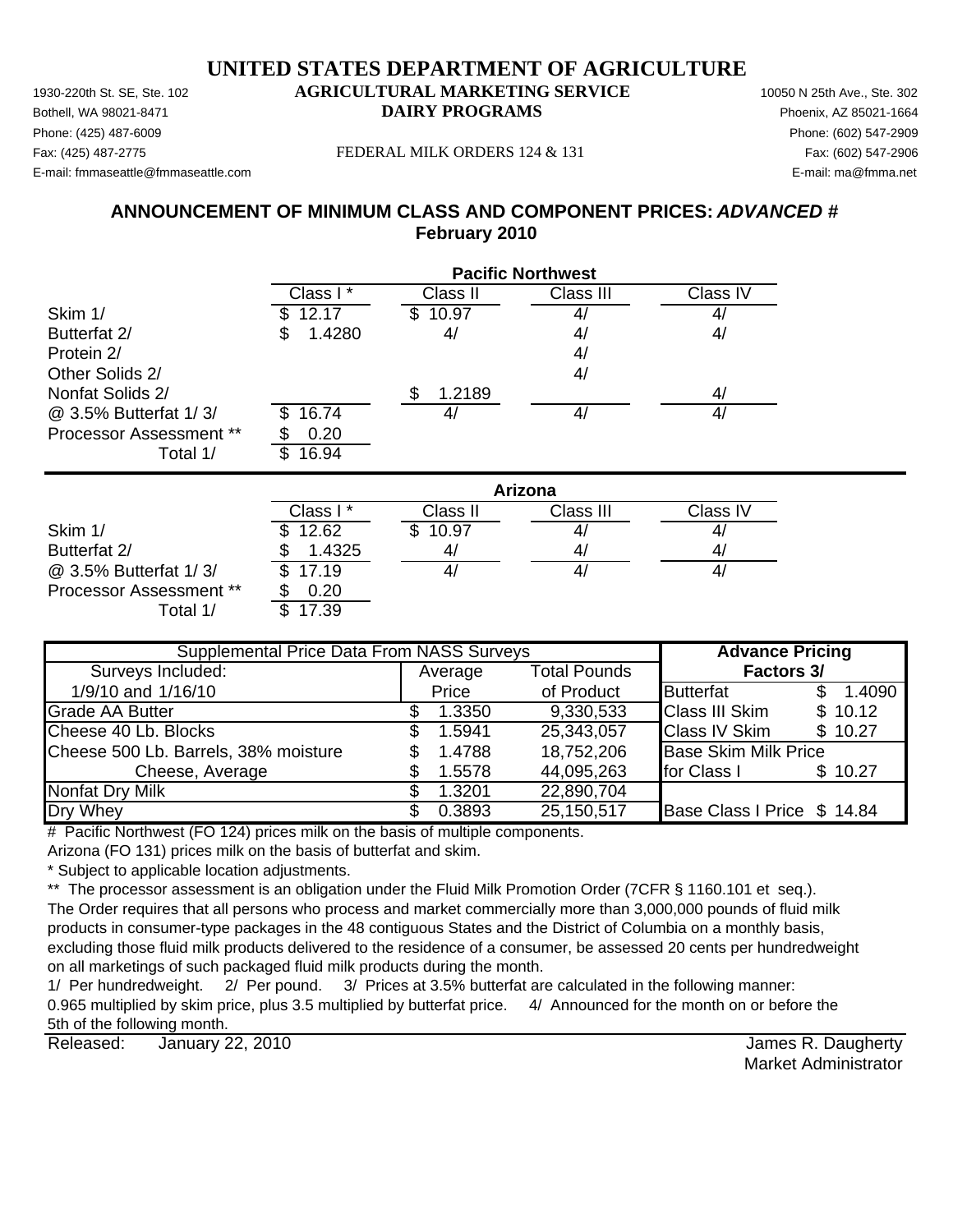Phone: (425) 487-6009 Phone: (602) 547-2909 E-mail: fmmaseattle@fmmaseattle.com E-mail: ma@fmma.net

### Fax: (425) 487-2775 FEDERAL MILK ORDERS 124 & 131 Fax: (602) 547-2906

# **ANNOUNCEMENT OF MINIMUM CLASS AND COMPONENT PRICES:** *ADVANCED #* **March 2010**

|                         |              | <b>Pacific Northwest</b> |                |                |  |  |  |  |  |  |
|-------------------------|--------------|--------------------------|----------------|----------------|--|--|--|--|--|--|
|                         | Class I*     | Class II                 | Class III      | Class IV       |  |  |  |  |  |  |
| Skim 1/                 | 11.50        | 9.39                     | 4,             | 4/             |  |  |  |  |  |  |
| Butterfat 2/            | 1.4705<br>\$ | 4/                       | 4,             | 4/             |  |  |  |  |  |  |
| Protein 2/              |              |                          | 4/             |                |  |  |  |  |  |  |
| Other Solids 2/         |              |                          | 4/             |                |  |  |  |  |  |  |
| Nonfat Solids 2/        |              | 1.0433<br>\$             |                | 4/             |  |  |  |  |  |  |
| @ 3.5% Butterfat 1/3/   | 16.24<br>\$  | 4/                       | 4/             | 4/             |  |  |  |  |  |  |
| Processor Assessment ** | 0.20         |                          |                |                |  |  |  |  |  |  |
| Total 1/                | 16.44<br>\$  |                          |                |                |  |  |  |  |  |  |
|                         |              |                          | <b>Arizona</b> |                |  |  |  |  |  |  |
|                         | Class I*     | Class II                 | Class III      | Class IV       |  |  |  |  |  |  |
| Skim 1/                 | 11.95<br>\$  | 9.39                     | 4,             | 4/             |  |  |  |  |  |  |
| $P_{1}$ $(1 - 1 - 1)$   | 1.1750       | $\overline{ }$           | $\overline{ }$ | $\overline{ }$ |  |  |  |  |  |  |

|                                | Class I * | Class II | Class III | Class IV |
|--------------------------------|-----------|----------|-----------|----------|
| Skim 1/                        | \$11.95   | 9.39     | 4         |          |
| Butterfat 2/                   | 1.4750    | 41       | 4         | 4/       |
| @ 3.5% Butterfat 1/3/          | \$16.69   |          | 4,        | 4/       |
| <b>Processor Assessment **</b> | 0.20      |          |           |          |
| <sup>-</sup> otal 1            | 16.89     |          |           |          |

| <b>Supplemental Price Data From NASS Surveys</b> | <b>Advance Pricing</b> |                     |                             |        |
|--------------------------------------------------|------------------------|---------------------|-----------------------------|--------|
| Surveys Included:                                | Average                | <b>Total Pounds</b> | <b>Factors 3/</b>           |        |
| 2/6/10 and 2/13/10                               | Price                  | of Product          | Butterfat                   | 1.4515 |
| <b>Grade AA Butter</b>                           | 1.3701                 | 7,149,502           | <b>Class III Skim</b>       | 9.60   |
| Cheese 40 Lb. Blocks                             | 1.4885                 | 20,885,039          | <b>Class IV Skim</b>        | 8.69   |
| Cheese 500 Lb. Barrels, 38% moisture             | 1.5184                 | 19,522,623          | <b>Base Skim Milk Price</b> |        |
| Cheese, Average                                  | 1.5174                 | 40,407,662          | for Class I                 | 9.60   |
| Nonfat Dry Milk                                  | 1.1431                 | 23,362,786          |                             |        |
| Dry Whey                                         | 0.3928                 | 22,242,620          | Base Class I Price \$ 14.34 |        |

 $#$  Pacific Northwest (FO 124) prices milk on the basis of multiple components.

Arizona (FO 131) prices milk on the basis of butterfat and skim.

\* The FO 124 Class I price includes a Class I differential of \$1.90 per hundredweight (King County, Washington). The FO 131 Class I price includes a Class I differential of \$2.35 per hundredweight (Maricopa County, Arizona). Subject to applicable location adjustments.

\*\* The processor assessment is an obligation under the Fluid Milk Promotion Order (7CFR § 1160.101 et seq.). The Order requires that all persons who process and market commercially more than 3,000,000 pounds of fluid milk products in consumer-type packages in the 48 contiguous States and the District of Columbia on a monthly basis, excluding those fluid milk products delivered to the residence of a consumer, be assessed 20 cents per hundredweight on all marketings of such packaged fluid milk products during the month.

1/ Per hundredweight. 2/ Per pound. 3/ Prices at 3.5% butterfat are calculated in the following manner: 0.965 multiplied by skim price, plus 3.5 multiplied by butterfat price. 4/ Announced for the month on or before the 5th of the following month.

Released: February 19, 2010 **Contract Contract Contract Contract Contract Contract Contract Contract Contract Contract Contract Contract Contract Contract Contract Contract Contract Contract Contract Contract Contract Cont** February 19, 2010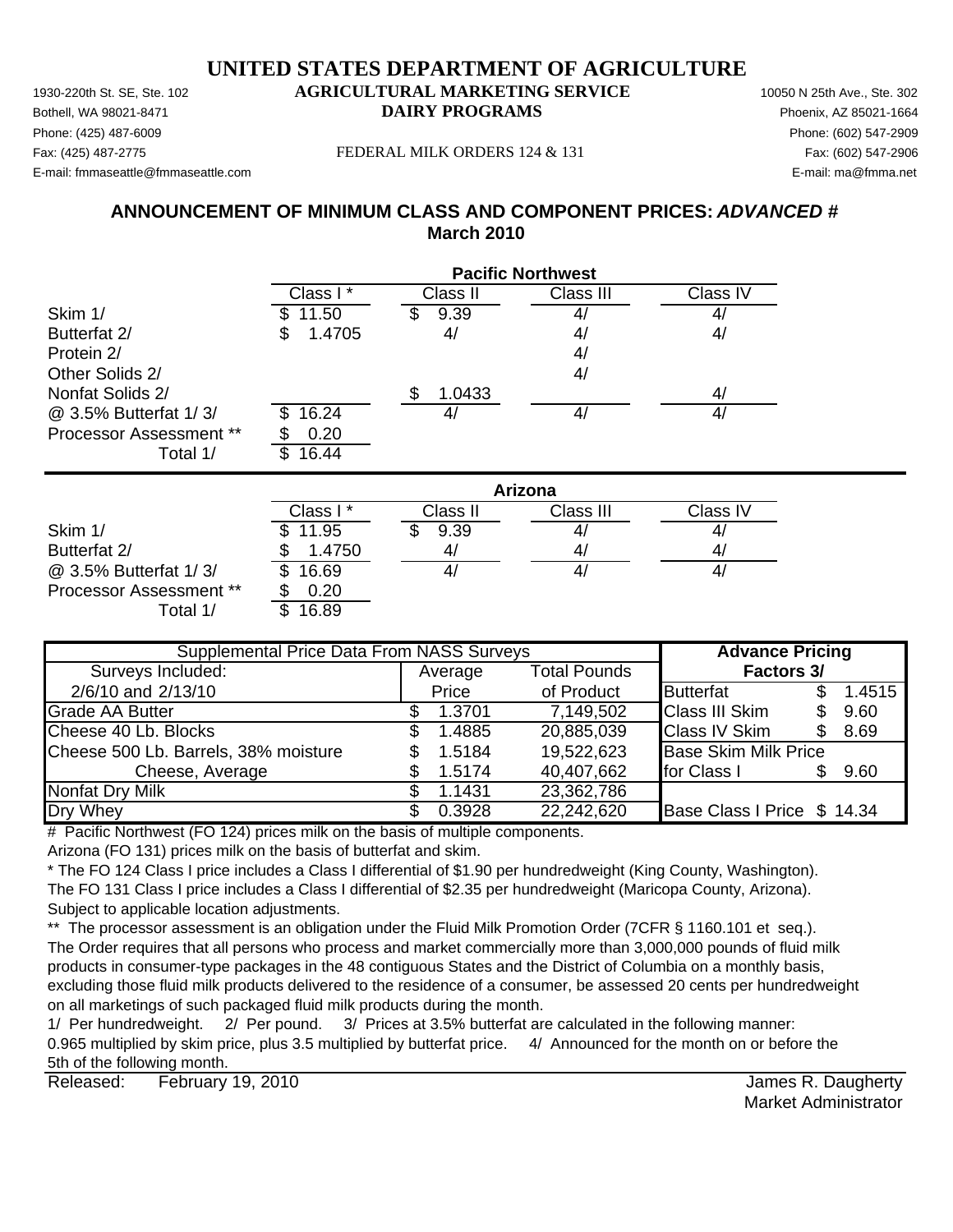Phone: (425) 487-6009 Phone: (602) 547-2909 E-mail: fmmaseattle@fmmaseattle.com E-mail: ma@fmma.net

### Fax: (425) 487-2775 FEDERAL MILK ORDERS 124 & 131 Fax: (602) 547-2906

# **ANNOUNCEMENT OF MINIMUM CLASS AND COMPONENT PRICES:** *ADVANCED #* **April 2010**

|                         |              |              | <b>Pacific Northwest</b> |          |
|-------------------------|--------------|--------------|--------------------------|----------|
|                         | Class I*     | Class II     | Class III                | Class IV |
| Skim 1/                 | 10.09<br>S   | 8.52<br>S    | 4,                       | 4/       |
| Butterfat 2/            | 1.5369<br>\$ | 4/           | 41                       | 4/       |
| Protein 2/              |              |              | 4/                       |          |
| Other Solids 2/         |              |              | 4/                       |          |
| Nonfat Solids 2/        |              | 0.9467<br>\$ |                          | 4/       |
| @ 3.5% Butterfat 1/3/   | 15.12<br>S   | 4/           | 4/                       | 4/       |
| Processor Assessment ** | 0.20         |              |                          |          |
| Total 1/                | \$<br>15.32  |              |                          |          |
|                         |              |              | <b>Arizona</b>           |          |
|                         | Class I*     | Class II     | Class III                | Class IV |
| Skim 1/                 | 10.54        | S<br>8.52    | $\mathcal{A}_{l}$        | 4/       |
| Butterfat 2/            | 1.5414       | 4/           | 4/                       | 4/       |
| @ 3.5% Butterfat 1/3/   | \$<br>15.57  | 4/           | 4/                       | 4/       |

Processor Assessment \*\* \$ 0.20 Total  $1/$ 

| <b>Supplemental Price Data From NASS Surveys</b> | <b>Advance Pricing</b> |                     |                             |  |        |
|--------------------------------------------------|------------------------|---------------------|-----------------------------|--|--------|
| Surveys Included:                                | Average                | <b>Total Pounds</b> | <b>Factors 3/</b>           |  |        |
| 3/6/10 and 3/13/10                               | Price                  | of Product          | Butterfat                   |  | 1.5179 |
| <b>Grade AA Butter</b>                           | 1.4249                 | 9,086,782           | <b>Class III Skim</b>       |  | 8.19   |
| Cheese 40 Lb. Blocks                             | 1.4137                 | 22,567,809          | <b>Class IV Skim</b>        |  | 7.82   |
| Cheese 500 Lb. Barrels, 38% moisture             | 1.3650                 | 20,076,596          | <b>Base Skim Milk Price</b> |  |        |
| Cheese, Average                                  | 1.4049                 | 42,644,405          | for Class I                 |  | 8.19   |
| Nonfat Dry Milk                                  | 1.0459                 | 46,675,171          |                             |  |        |
| Dry Whey                                         | 0.3821                 | 22,148,269          | Base Class I Price \$ 13.22 |  |        |

# Pacific Northwest (FO 124) prices milk on the basis of multiple components.

Arizona (FO 131) prices milk on the basis of butterfat and skim.

\* The FO 124 Class I price includes a Class I differential of \$1.90 per hundredweight (King County, Washington). The FO 131 Class I price includes a Class I differential of \$2.35 per hundredweight (Maricopa County, Arizona). Subject to applicable location adjustments.

\*\* The processor assessment is an obligation under the Fluid Milk Promotion Order (7CFR § 1160.101 et seq.). The Order requires that all persons who process and market commercially more than 3,000,000 pounds of fluid milk products in consumer-type packages in the 48 contiguous States and the District of Columbia on a monthly basis, excluding those fluid milk products delivered to the residence of a consumer, be assessed 20 cents per hundredweight on all marketings of such packaged fluid milk products during the month.

1/ Per hundredweight. 2/ Per pound. 3/ Prices at 3.5% butterfat are calculated in the following manner: 0.965 multiplied by skim price, plus 3.5 multiplied by butterfat price. 4/ Announced for the month on or before the 5th of the following month.

Released: March 19, 2010 **Contract Contract Contract Contract Contract Contract Contract Contract Contract Contract Contract Contract Contract Contract Contract Contract Contract Contract Contract Contract Contract Contrac** March 19, 2010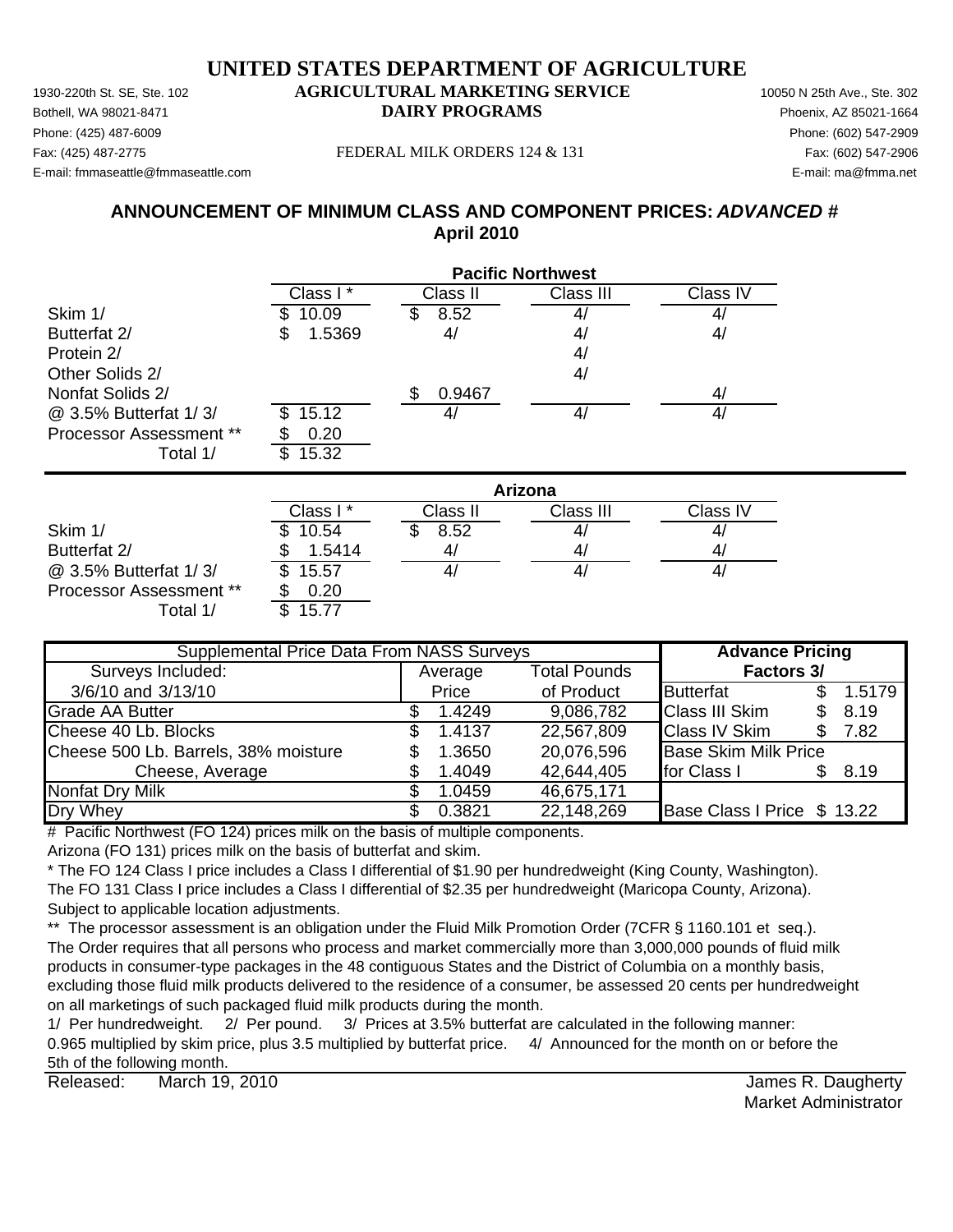Phone: (425) 487-6009 Phone: (602) 547-2909 E-mail: fmmaseattle@fmmaseattle.com E-mail: ma@fmma.net

### Fax: (425) 487-2775 FEDERAL MILK ORDERS 124 & 131 Fax: (602) 547-2906

# **ANNOUNCEMENT OF MINIMUM CLASS AND COMPONENT PRICES:** *ADVANCED #* **May 2010**

|                         | <b>Pacific Northwest</b> |                |                   |                |  |  |  |
|-------------------------|--------------------------|----------------|-------------------|----------------|--|--|--|
|                         | Class I*                 | Class II       | Class III         | Class IV       |  |  |  |
| Skim 1/                 | 10.43                    | 9.23<br>\$     | 4,                | 4/             |  |  |  |
| Butterfat 2/            | 1.6110<br>S              | 4/             | 4,                | 4/             |  |  |  |
| Protein 2/              |                          |                | 4,                |                |  |  |  |
| Other Solids 2/         |                          |                | 4 <sub>l</sub>    |                |  |  |  |
| Nonfat Solids 2/        |                          | 1.0256<br>\$   |                   | 4/             |  |  |  |
| @ 3.5% Butterfat 1/3/   | 15.70                    | 4/             | $\mathcal{A}_{l}$ | 4/             |  |  |  |
| Processor Assessment ** | 0.20                     |                |                   |                |  |  |  |
| Total 1/                | \$.<br>15.90             |                |                   |                |  |  |  |
|                         |                          |                | Arizona           |                |  |  |  |
|                         | Class I*                 | Class II       | Class III         | Class IV       |  |  |  |
| Skim 1/                 | 10.88                    | 9.23<br>S      | $\mathbf{A}_{l}$  | 4/             |  |  |  |
| D.44                    | $A$ $C$ $A$ $E$ $F$<br>ጦ | $\overline{A}$ | $\overline{ }$    | $\overline{A}$ |  |  |  |

|                                | Class I *    | Class II | Class III | Class IV     |
|--------------------------------|--------------|----------|-----------|--------------|
| Skim 1/                        | 10.88        | 9.23     | 4,        | 4,           |
| Butterfat 2/                   | 1.6155       |          | 4,        | $\mathbf{A}$ |
| @ 3.5% Butterfat 1/3/          | 16.15<br>SS. |          |           | 4,           |
| <b>Processor Assessment **</b> | 0.20         |          |           |              |
| Total 1/                       | 16.35        |          |           |              |

| <b>Supplemental Price Data From NASS Surveys</b> | <b>Advance Pricing</b> |         |                     |                             |        |
|--------------------------------------------------|------------------------|---------|---------------------|-----------------------------|--------|
| Surveys Included:                                |                        | Average | <b>Total Pounds</b> | <b>Factors 3/</b>           |        |
| 4/10/10 and 4/17/10                              |                        | Price   | of Product          | <b>Butterfat</b>            | 1.5920 |
| Grade AA Butter                                  |                        | 1.4861  | 10,041,734          | <b>Class III Skim</b>       | 7.69   |
| Cheese 40 Lb. Blocks                             | SS.                    | 1.3561  | 21,970,099          | <b>Class IV Skim</b>        | 8.53   |
| Cheese 500 Lb. Barrels, 38% moisture             |                        | 1.3954  | 21,042,285          | <b>Base Skim Milk Price</b> |        |
| Cheese, Average                                  |                        | 1.3900  | 43,012,384          | for Class I                 | 8.53   |
| <b>Nonfat Dry Milk</b>                           |                        | 1.1250  | 39,581,931          |                             |        |
| Dry Whey                                         |                        | 0.3636  | 23,788,377          | Base Class I Price \$ 13.80 |        |

# Pacific Northwest (FO 124) prices milk on the basis of multiple components.

Arizona (FO 131) prices milk on the basis of butterfat and skim.

\* The FO 124 Class I price includes a Class I differential of \$1.90 per hundredweight (King County, Washington). The FO 131 Class I price includes a Class I differential of \$2.35 per hundredweight (Maricopa County, Arizona). Subject to applicable location adjustments.

\*\* The processor assessment is an obligation under the Fluid Milk Promotion Order (7CFR § 1160.101 et seq.). The Order requires that all persons who process and market commercially more than 3,000,000 pounds of fluid milk products in consumer-type packages in the 48 contiguous States and the District of Columbia on a monthly basis, excluding those fluid milk products delivered to the residence of a consumer, be assessed 20 cents per hundredweight on all marketings of such packaged fluid milk products during the month.

1/ Per hundredweight. 2/ Per pound. 3/ Prices at 3.5% butterfat are calculated in the following manner: 0.965 multiplied by skim price, plus 3.5 multiplied by butterfat price. 4/ Announced for the month on or before the 5th of the following month.

Released: April 23, 2010 **Released:** April 23, 2010 April 23, 2010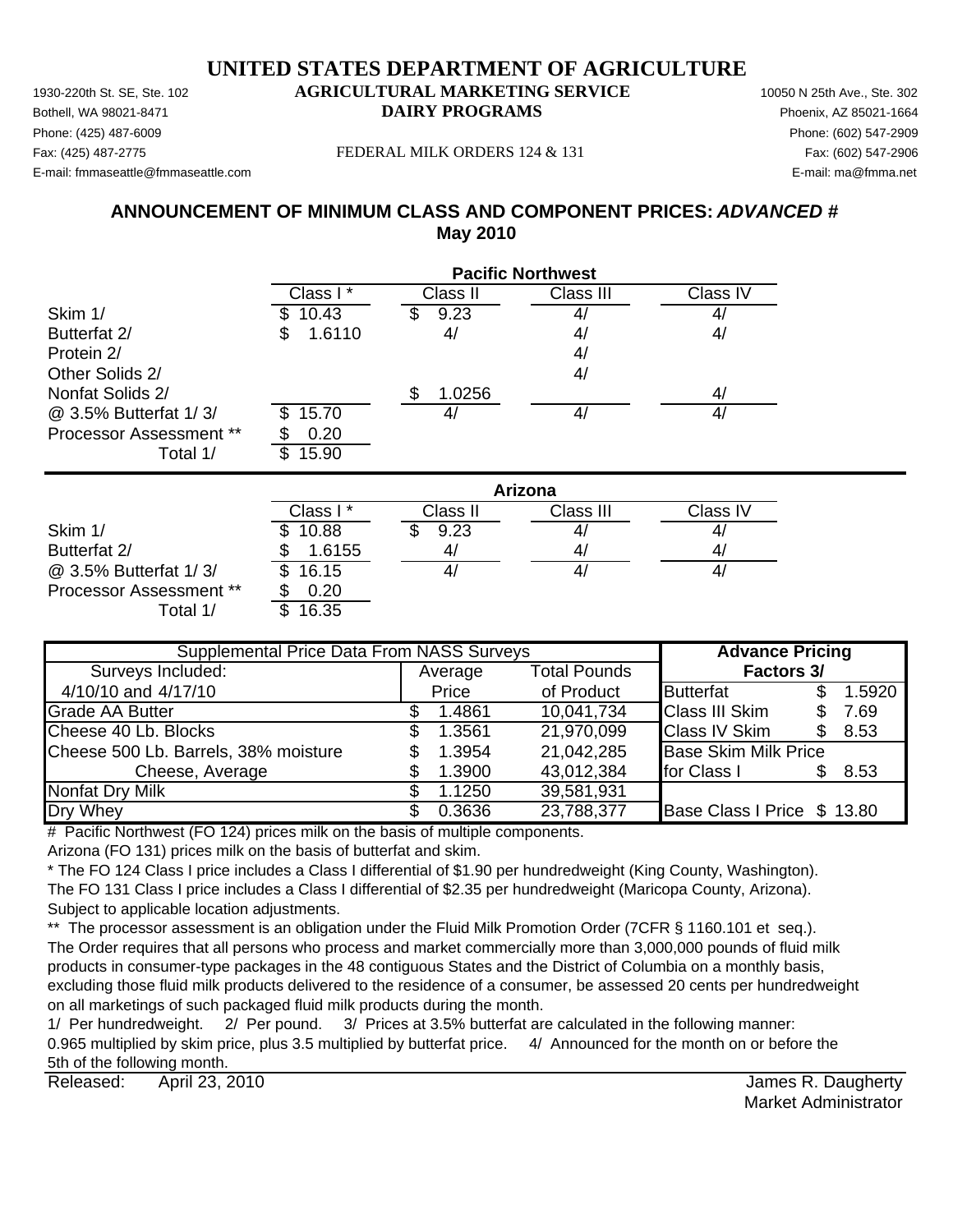Phone: (425) 487-6009 Phone: (602) 547-2909 E-mail: fmmaseattle@fmmaseattle.com E-mail: ma@fmma.net

### Fax: (425) 487-2775 FEDERAL MILK ORDERS 124 & 131 Fax: (602) 547-2906

# **ANNOUNCEMENT OF MINIMUM CLASS AND COMPONENT PRICES:** *ADVANCED #* **June 2010**

|                               | <b>Pacific Northwest</b> |                |                |           |  |  |  |
|-------------------------------|--------------------------|----------------|----------------|-----------|--|--|--|
|                               | Class I*                 | Class II       | Class III      | Class IV  |  |  |  |
| Skim 1/                       | 11.51                    | 10.31<br>S.    | 4,             | 4/        |  |  |  |
| Butterfat 2/                  | 1.7345<br>\$             | 4/             | 4/             | 4/        |  |  |  |
| Protein 2/                    |                          |                | 4 <sub>l</sub> |           |  |  |  |
| Other Solids 2/               |                          |                | 4/             |           |  |  |  |
| Nonfat Solids 2/              |                          | 1.1456<br>S    |                | 4/        |  |  |  |
| @ 3.5% Butterfat 1/3/         | 17.18<br>S               | 4/             | 4/             | 4/        |  |  |  |
| Processor Assessment **       | 0.20                     |                |                |           |  |  |  |
| Total 1/                      | 17.38<br>\$              |                |                |           |  |  |  |
|                               |                          |                | <b>Arizona</b> |           |  |  |  |
|                               | Class I*                 | Class II       | Class III      | Class IV  |  |  |  |
| Skim 1/                       | 11.96<br>\$              | 10.31<br>\$    | 4,             | 4/        |  |  |  |
| $D_1$ $H_2$ $f_2$ $f_1$ $f_2$ | 1.7200<br>œ              | $\overline{1}$ | $\overline{A}$ | $\Lambda$ |  |  |  |

|                                | Class I *    | Class II     | Class III | ⊖lass IV |
|--------------------------------|--------------|--------------|-----------|----------|
| Skim 1/                        | 11.96<br>\$. | 10.31<br>\$. |           | 4/       |
| Butterfat 2/                   | 1.7390       | 4/           | 47        | 4/       |
| @ 3.5% Butterfat 1/3/          | \$17.63      |              |           | 4,       |
| <b>Processor Assessment **</b> | 0.20         |              |           |          |
| Total 1/                       | .7.83<br>\$  |              |           |          |

| <b>Supplemental Price Data From NASS Surveys</b> |  |         |                     | <b>Advance Pricing</b>      |  |        |
|--------------------------------------------------|--|---------|---------------------|-----------------------------|--|--------|
| Surveys Included:                                |  | Average | <b>Total Pounds</b> | Factors 3/                  |  |        |
| 5/8/10 and 5/15/10                               |  | Price   | of Product          | <b>Butterfat</b>            |  | 1.7155 |
| <b>Grade AA Butter</b>                           |  | 1.5881  | 11,209,193          | <b>Class III Skim</b>       |  | 7.50   |
| Cheese 40 Lb. Blocks                             |  | 1.3967  | 23,304,774          | <b>Class IV Skim</b>        |  | 9.61   |
| Cheese 500 Lb. Barrels, 38% moisture             |  | 1.3973  | 21,781,844          | <b>Base Skim Milk Price</b> |  |        |
| Cheese, Average                                  |  | 1.4115  | 45,086,618          | for Class I                 |  | 9.61   |
| Nonfat Dry Milk                                  |  | 1.2459  | 29,253,915          |                             |  |        |
| Dry Whey                                         |  | 0.3631  | 22,622,833          | Base Class I Price \$ 15.28 |  |        |

 $#$  Pacific Northwest (FO 124) prices milk on the basis of multiple components.

Arizona (FO 131) prices milk on the basis of butterfat and skim.

\* The FO 124 Class I price includes a Class I differential of \$1.90 per hundredweight (King County, Washington). The FO 131 Class I price includes a Class I differential of \$2.35 per hundredweight (Maricopa County, Arizona). Subject to applicable location adjustments.

\*\* The processor assessment is an obligation under the Fluid Milk Promotion Order (7CFR § 1160.101 et seq.). The Order requires that all persons who process and market commercially more than 3,000,000 pounds of fluid milk products in consumer-type packages in the 48 contiguous States and the District of Columbia on a monthly basis, excluding those fluid milk products delivered to the residence of a consumer, be assessed 20 cents per hundredweight on all marketings of such packaged fluid milk products during the month.

1/ Per hundredweight. 2/ Per pound. 3/ Prices at 3.5% butterfat are calculated in the following manner: 0.965 multiplied by skim price, plus 3.5 multiplied by butterfat price. 4/ Announced for the month on or before the 5th of the following month.

Released: May 21, 2010 **Released:** May 21, 2010 May 21, 2010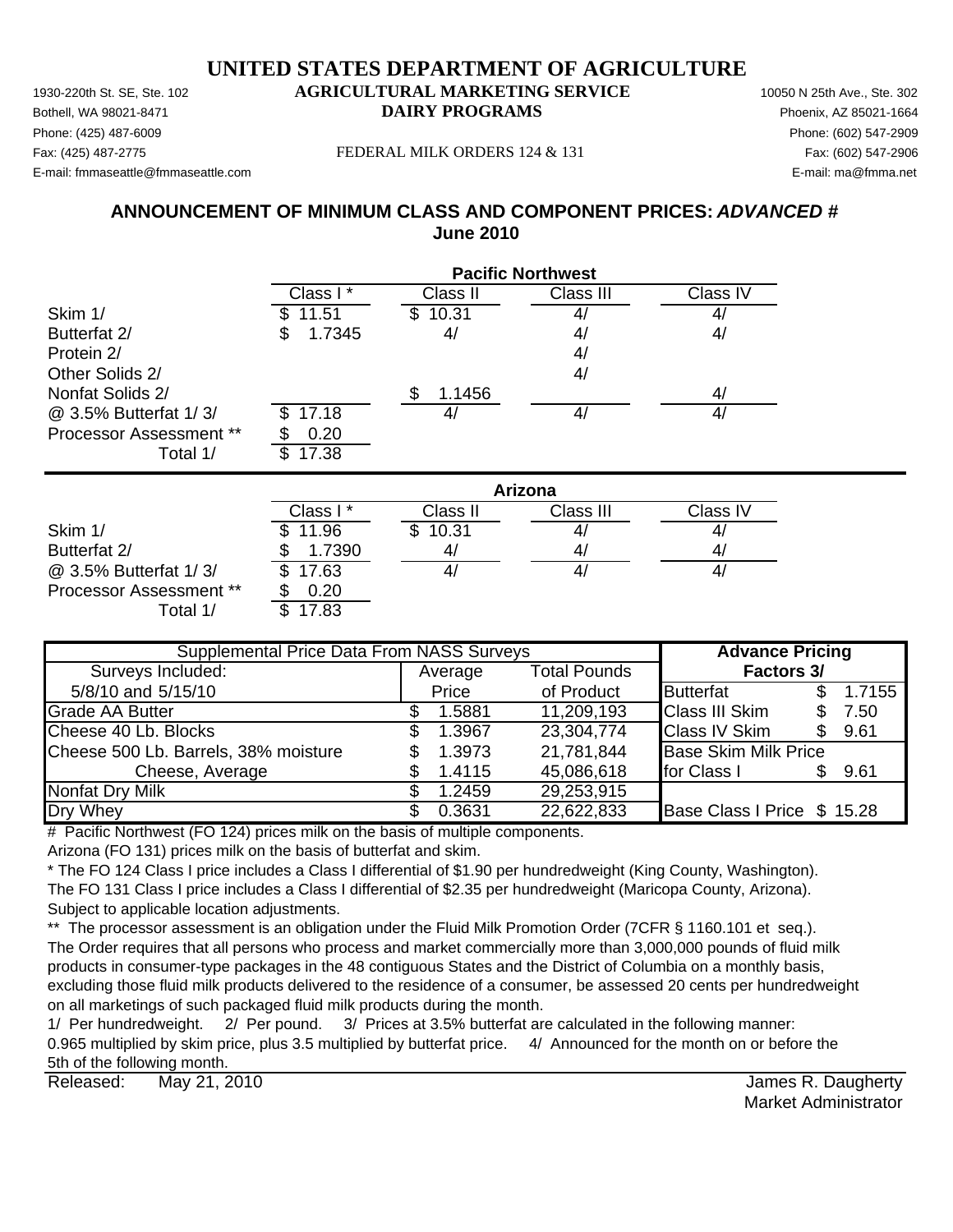Phone: (425) 487-6009 Phone: (602) 547-2909 E-mail: fmmaseattle@fmmaseattle.com E-mail: ma@fmma.net

#### Fax: (425) 487-2775 FEDERAL MILK ORDERS 124 & 131 Fax: (602) 547-2906

# **ANNOUNCEMENT OF MINIMUM CLASS AND COMPONENT PRICES:** *ADVANCED #* **July 2010**

|                         | <b>Pacific Northwest</b> |                |                |                |  |
|-------------------------|--------------------------|----------------|----------------|----------------|--|
|                         | Class I*                 | Class II       | Class III      | Class IV       |  |
| Skim 1/                 | 12.02                    | 10.82<br>SS    | 4              | 4/             |  |
| Butterfat 2/            | 1.7029<br>\$             | 4/             | 4,             | 4/             |  |
| Protein 2/              |                          |                | 4 <sub>l</sub> |                |  |
| Other Solids 2/         |                          |                | 4/             |                |  |
| Nonfat Solids 2/        |                          | 1.2022<br>S    |                | 4/             |  |
| @ 3.5% Butterfat 1/3/   | 17.56<br>\$.             | 4/             | 4/             | 4/             |  |
| Processor Assessment ** | 0.20                     |                |                |                |  |
| Total 1/                | \$.<br>17.76             |                |                |                |  |
|                         |                          |                | <b>Arizona</b> |                |  |
|                         | Class I*                 | Class II       | Class III      | Class IV       |  |
| Skim 1/                 | 12.47                    | 10.82<br>\$.   | 4,             | 4/             |  |
| D.44                    | 4.7074<br>ጦ              | $\overline{ }$ | $\overline{A}$ | $\overline{A}$ |  |

|                                | Ulass I | Ulass II | UldSS III | Ulass IV |
|--------------------------------|---------|----------|-----------|----------|
| Skim 1/                        | \$12.47 | 10.82    | 41        |          |
| Butterfat 2/                   | 1.7074  | 4,       | 4,        |          |
| @ 3.5% Butterfat 1/3/          | \$18.01 | 4,       | 4,        |          |
| <b>Processor Assessment **</b> | 0.20    |          |           |          |
| Total 1/                       | 18.21   |          |           |          |

| <b>Supplemental Price Data From NASS Surveys</b> |     |         |                     | <b>Advance Pricing</b>      |     |         |
|--------------------------------------------------|-----|---------|---------------------|-----------------------------|-----|---------|
| Surveys Included:                                |     | Average | <b>Total Pounds</b> | Factors 3/                  |     |         |
| 6/5/10 and 6/12/10                               |     | Price   | of Product          | <b>Butterfat</b>            |     | 1.6839  |
| Grade AA Butter                                  |     | 1.5620  | 10,873,399          | <b>Class III Skim</b>       | \$. | 8.25    |
| Cheese 40 Lb. Blocks                             | SS. | 1.4628  | 24,863,065          | <b>Class IV Skim</b>        |     | \$10.12 |
| Cheese 500 Lb. Barrels, 38% moisture             |     | 1.4549  | 19,719,444          | <b>Base Skim Milk Price</b> |     |         |
| Cheese, Average                                  |     | 1.4726  | 44,582,509          | for Class I                 |     | \$10.12 |
| <b>Nonfat Dry Milk</b>                           |     | 1.3037  | 20,384,444          |                             |     |         |
| Dry Whey                                         |     | 0.3698  | 17,387,074          | Base Class I Price \$ 15.66 |     |         |

 $#$  Pacific Northwest (FO 124) prices milk on the basis of multiple components.

Arizona (FO 131) prices milk on the basis of butterfat and skim.

\* The FO 124 Class I price includes a Class I differential of \$1.90 per hundredweight (King County, Washington). The FO 131 Class I price includes a Class I differential of \$2.35 per hundredweight (Maricopa County, Arizona). Subject to applicable location adjustments.

\*\* The processor assessment is an obligation under the Fluid Milk Promotion Order (7CFR § 1160.101 et seq.). The Order requires that all persons who process and market commercially more than 3,000,000 pounds of fluid milk products in consumer-type packages in the 48 contiguous States and the District of Columbia on a monthly basis, excluding those fluid milk products delivered to the residence of a consumer, be assessed 20 cents per hundredweight on all marketings of such packaged fluid milk products during the month.

1/ Per hundredweight. 2/ Per pound. 3/ Prices at 3.5% butterfat are calculated in the following manner: 0.965 multiplied by skim price, plus 3.5 multiplied by butterfat price. 4/ Announced for the month on or before the 5th of the following month.

Released: James R. Daugherty June 18, 2010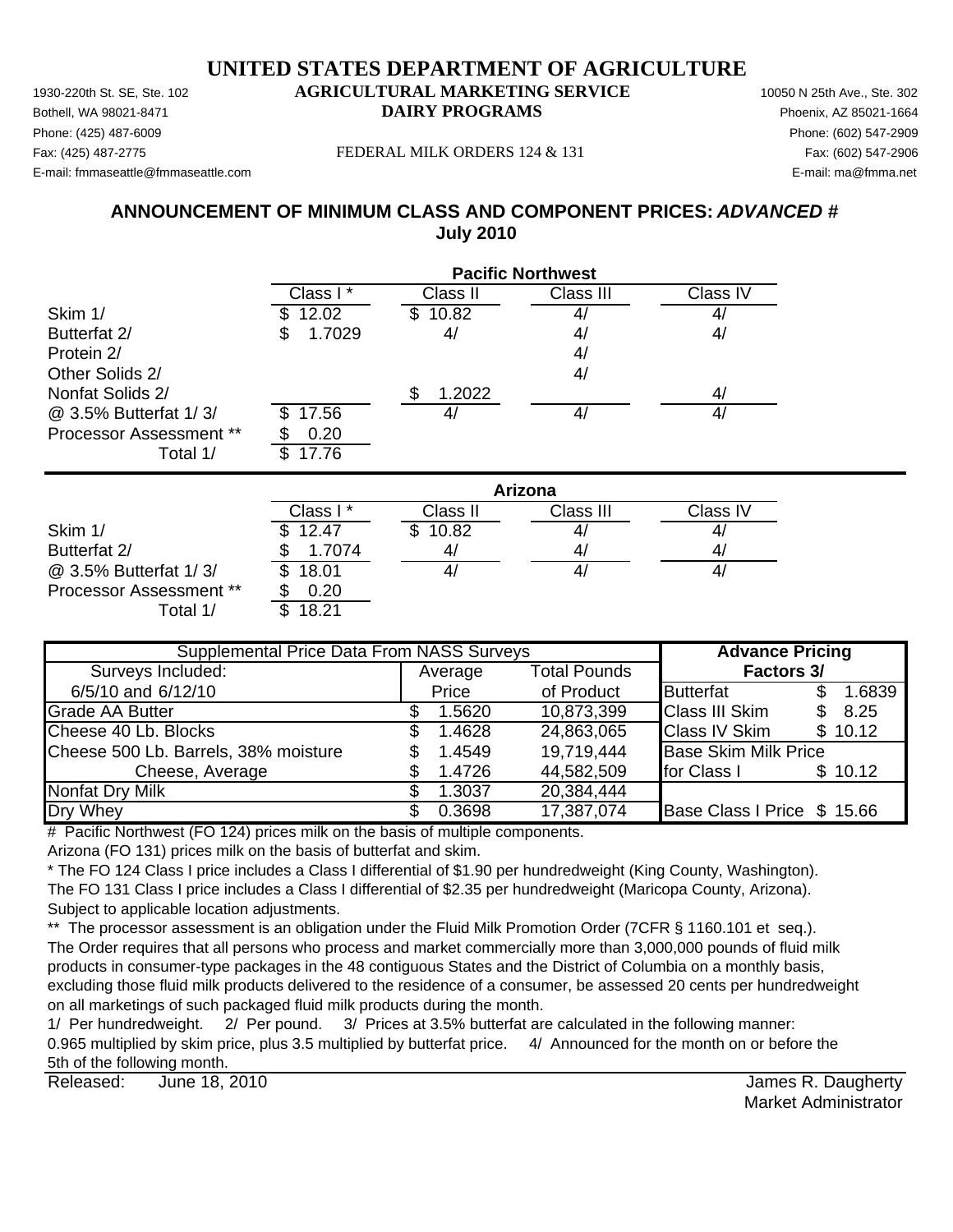Phone: (425) 487-6009 Phone: (602) 547-2909 E-mail: fmmaseattle@fmmaseattle.com E-mail: ma@fmma.net

### Fax: (425) 487-2775 FEDERAL MILK ORDERS 124 & 131 Fax: (602) 547-2906

# **ANNOUNCEMENT OF MINIMUM CLASS AND COMPONENT PRICES:** *ADVANCED #* **August 2010**

|                         | <b>Pacific Northwest</b> |              |                |          |  |
|-------------------------|--------------------------|--------------|----------------|----------|--|
|                         | Class I*                 | Class II     | Class III      | Class IV |  |
| Skim 1/                 | 11.39                    | 10.19        |                |          |  |
| Butterfat 2/            | 1.9089<br>S              | 4/           | 41             | 4/       |  |
| Protein 2/              |                          |              | 4/             |          |  |
| Other Solids 2/         |                          |              | 4/             |          |  |
| Nonfat Solids 2/        |                          | 1.1322<br>\$ |                | 4/       |  |
| @ 3.5% Butterfat 1/3/   | 17.67                    | 4/           | 4 <sub>l</sub> | 4/       |  |
| Processor Assessment ** | 0.20                     |              |                |          |  |
| Total 1/                | 17.87<br>\$.             |              |                |          |  |
|                         |                          |              | Arizona        |          |  |
|                         | Class I*                 | Class II     | Class III      | Class IV |  |
| Skim 1/                 | 11.84                    | 10.19<br>Ж.  |                | 4,       |  |
| Butterfat 2/            | 1.9134                   | 4/           | 41             | 4/       |  |

| Butterfat 2/            | 1.9134         | 4  |    |
|-------------------------|----------------|----|----|
| @ 3.5% Butterfat 1/3/   | \$18.12        | 4. | 4/ |
| Processor Assessment ** | 0.20           |    |    |
| T - 1 - 1 4 <b>1</b>    | <b>ര ചററ</b> റ |    |    |

 $0.20$ Total 1/ \$ 18.32

| <b>Supplemental Price Data From NASS Surveys</b> | <b>Advance Pricing</b> |         |                     |                             |     |        |
|--------------------------------------------------|------------------------|---------|---------------------|-----------------------------|-----|--------|
| Surveys Included:                                |                        | Average | <b>Total Pounds</b> | <b>Factors 3/</b>           |     |        |
| 7/10/10 and 7/17/10                              |                        | Price   | of Product          | <b>Butterfat</b>            |     | 1.8899 |
| <b>Grade AA Butter</b>                           |                        | 1.7321  | 7,135,351           | <b>Class III Skim</b>       | \$. | 7.30   |
| Cheese 40 Lb. Blocks                             | SS.                    | 1.4246  | 24,124,765          | <b>Class IV Skim</b>        | \$. | 9.49   |
| Cheese 500 Lb. Barrels, 38% moisture             |                        | 1.4464  | 22,678,774          | <b>Base Skim Milk Price</b> |     |        |
| Cheese, Average                                  |                        | 1.4497  | 46,803,539          | for Class I                 |     | 9.49   |
| Nonfat Dry Milk                                  |                        | 1.2333  | 27,589,181          |                             |     |        |
| Dry Whey                                         |                        | 0.3618  | 19,584,354          | Base Class I Price \$ 15.77 |     |        |

 $#$  Pacific Northwest (FO 124) prices milk on the basis of multiple components.

Arizona (FO 131) prices milk on the basis of butterfat and skim.

\* The FO 124 Class I price includes a Class I differential of \$1.90 per hundredweight (King County, Washington). The FO 131 Class I price includes a Class I differential of \$2.35 per hundredweight (Maricopa County, Arizona). Subject to applicable location adjustments.

\*\* The processor assessment is an obligation under the Fluid Milk Promotion Order (7CFR § 1160.101 et seq.). The Order requires that all persons who process and market commercially more than 3,000,000 pounds of fluid milk products in consumer-type packages in the 48 contiguous States and the District of Columbia on a monthly basis, excluding those fluid milk products delivered to the residence of a consumer, be assessed 20 cents per hundredweight on all marketings of such packaged fluid milk products during the month.

1/ Per hundredweight. 2/ Per pound. 3/ Prices at 3.5% butterfat are calculated in the following manner: 0.965 multiplied by skim price, plus 3.5 multiplied by butterfat price. 4/ Announced for the month on or before the 5th of the following month.

Released: July 23, 2010 **Released:** July 23, 2010 July 23, 2010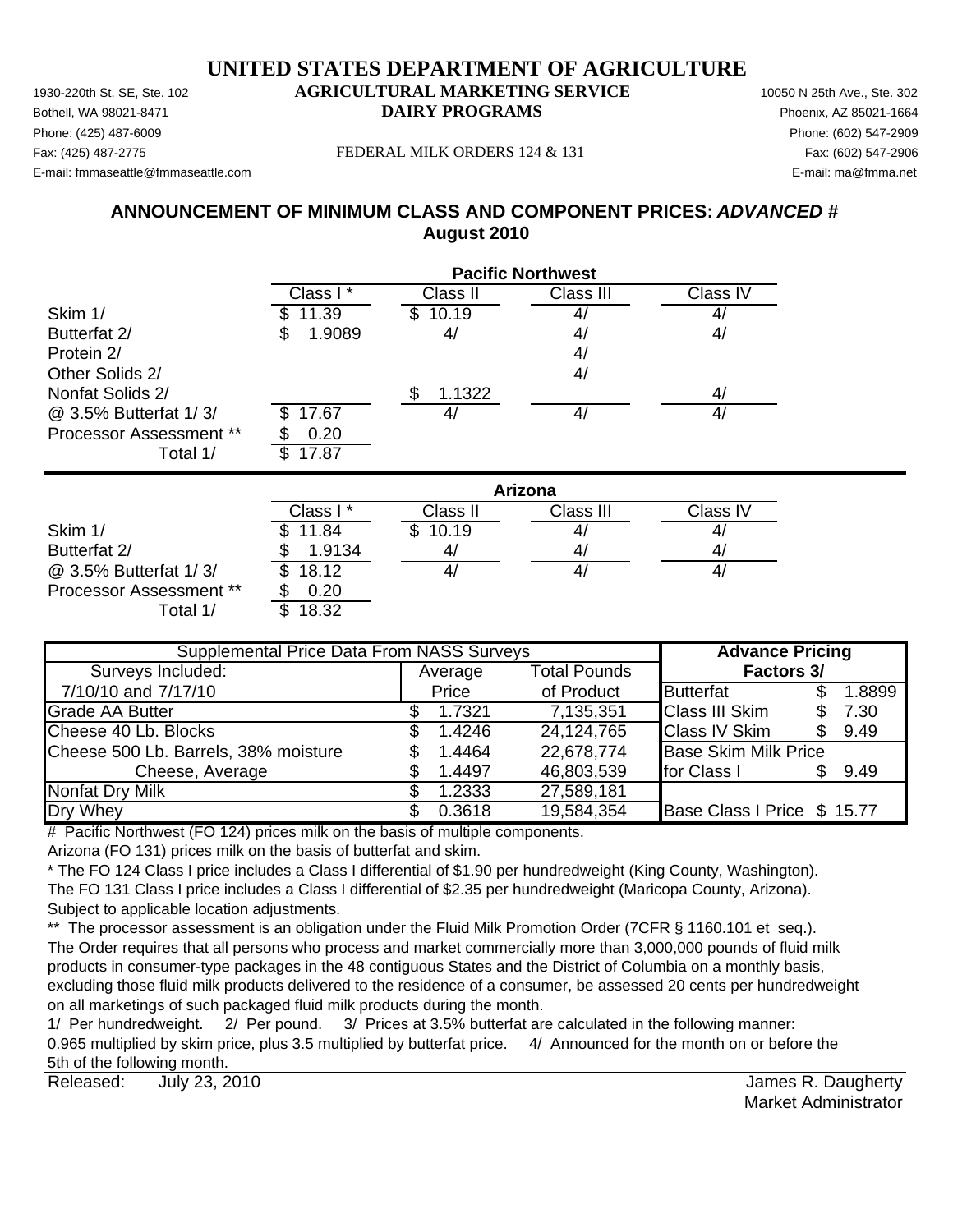Phone: (425) 487-6009 Phone: (602) 547-2909 E-mail: fmmaseattle@fmmaseattle.com E-mail: ma@fmma.net

### Fax: (425) 487-2775 FEDERAL MILK ORDERS 124 & 131 Fax: (602) 547-2906

# **ANNOUNCEMENT OF MINIMUM CLASS AND COMPONENT PRICES:** *ADVANCED #* **September 2010**

|                         | <b>Pacific Northwest</b> |              |                |                   |  |
|-------------------------|--------------------------|--------------|----------------|-------------------|--|
|                         | Class I*                 | Class II     | Class III      | Class IV          |  |
| Skim 1/                 | 10.69                    | 9.49<br>S    |                | $\mathbf{4}$      |  |
| Butterfat 2/            | 2.0237<br>\$             | 4/           | 4 <sub>l</sub> | 4/                |  |
| Protein 2/              |                          |              | 4 <sub>l</sub> |                   |  |
| Other Solids 2/         |                          |              | 4/             |                   |  |
| Nonfat Solids 2/        |                          | \$<br>1.0544 |                | 4/                |  |
| @ 3.5% Butterfat 1/3/   | 17.40                    | 4/           | 4/             | 4/                |  |
| Processor Assessment ** | 0.20                     |              |                |                   |  |
| Total 1/                | 17.60<br>\$              |              |                |                   |  |
|                         |                          |              | Arizona        |                   |  |
|                         | Class I*                 | Class II     | Class III      | Class IV          |  |
| Skim 1/                 | 11.14                    | 9.49<br>S    | 4              | $\mathcal{A}_{l}$ |  |
| Butterfat 2/            | 2.0282<br>3              | 4/           | 4/             | 4/                |  |

 $\omega$  3.5% Butterfat 1/3/  $\sqrt{3}$  17.85  $\sqrt{4/1}$  4/  $\sqrt{4/1}$  4/ Processor Assessment \*\* \$ 0.20 Total  $1/$   $\overline{\phantom{1}3.05}$ 

Average Total Pounds 8/7/10 and 8/14/10 **butter and 8/14/10 Price butterfat 5** 2.0047 Grade AA Butter 1.8269 \$ 7,083,973 Class III Skim 8.41 \$ Cheese 40 Lb. Blocks \$ 1.5901 23,131,117 Class IV Skim \$ 8.79 Cheese 500 Lb. Barrels, 38% moisture  $\qquad \qquad$  \$ 1.5839 18,817,197 Base Skim Milk Price Cheese, Average  $$ 1.6008$   $41,948,314$  for Class I  $$ 8.79$ Nonfat Dry Milk  $$ 1.1542 41,288,554$ Dry Whey **6.2016 120.800,000 \$ 20,800,964** Base Class I Price \$ 15.50 **Supplemental Price Data From NASS Surveys The Advance Pricing** Surveys Included: **Factors 3/**

# Pacific Northwest (FO 124) prices milk on the basis of multiple components.

Arizona (FO 131) prices milk on the basis of butterfat and skim.

\* The FO 124 Class I price includes a Class I differential of \$1.90 per hundredweight (King County, Washington). The FO 131 Class I price includes a Class I differential of \$2.35 per hundredweight (Maricopa County, Arizona). Subject to applicable location adjustments.

\*\* The processor assessment is an obligation under the Fluid Milk Promotion Order (7CFR § 1160.101 et seq.). The Order requires that all persons who process and market commercially more than 3,000,000 pounds of fluid milk products in consumer-type packages in the 48 contiguous States and the District of Columbia on a monthly basis, excluding those fluid milk products delivered to the residence of a consumer, be assessed 20 cents per hundredweight on all marketings of such packaged fluid milk products during the month.

1/ Per hundredweight. 2/ Per pound. 3/ Prices at 3.5% butterfat are calculated in the following manner: 0.965 multiplied by skim price, plus 3.5 multiplied by butterfat price. 4/ Announced for the month on or before the 5th of the following month.

Released: August 20, 2010 **August 20, 2010 August 20, 2010 August 20, 2010 August 20, 2010** August 20, 2010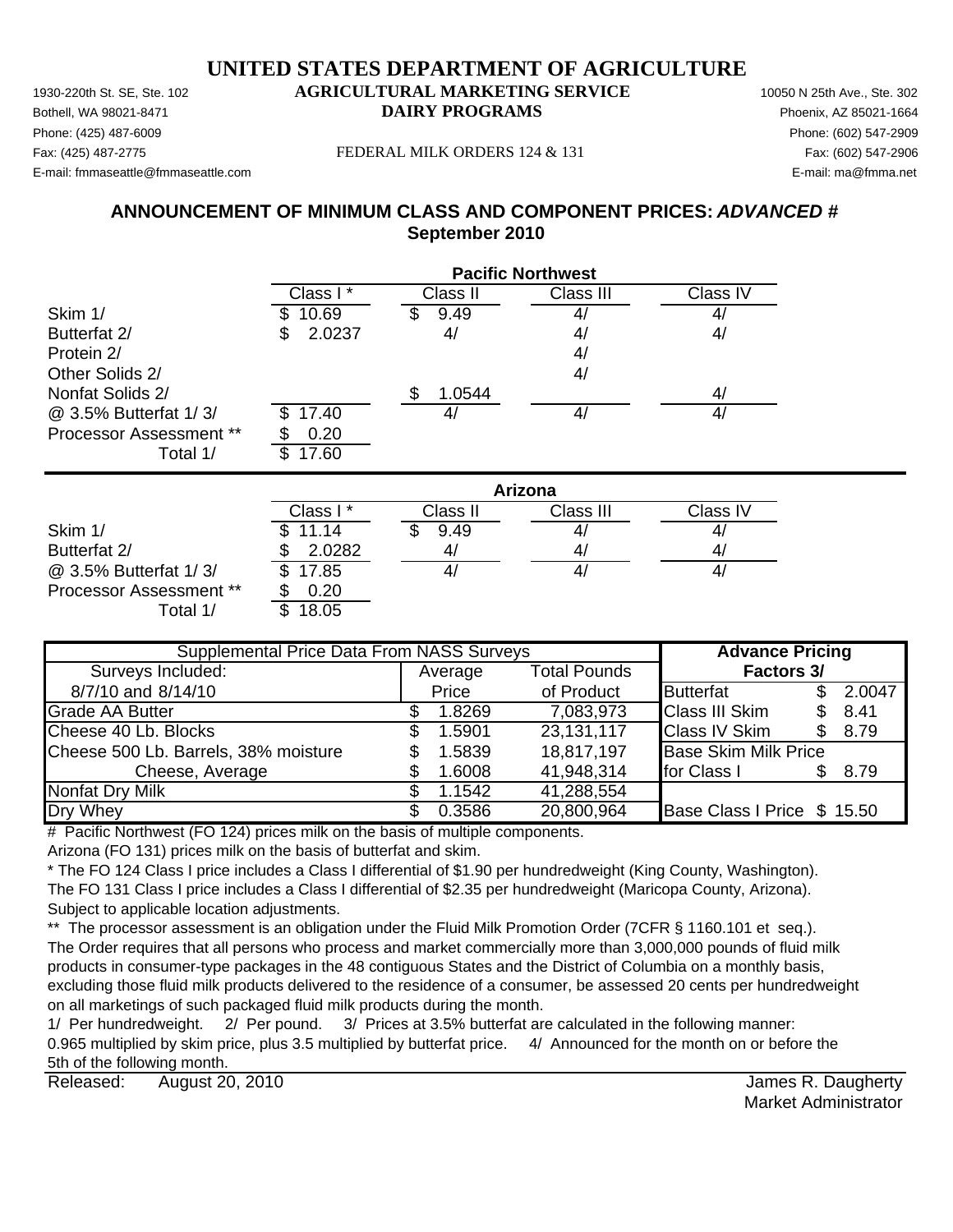Phone: (425) 487-6009 Phone: (602) 547-2909 E-mail: fmmaseattle@fmmaseattle.com E-mail: ma@fmma.net

### Fax: (425) 487-2775 FEDERAL MILK ORDERS 124 & 131 Fax: (602) 547-2906

# **ANNOUNCEMENT OF MINIMUM CLASS AND COMPONENT PRICES:** *ADVANCED #* **October 2010**

|                         | <b>Pacific Northwest</b> |              |           |          |  |  |
|-------------------------|--------------------------|--------------|-----------|----------|--|--|
|                         | Class I*                 | Class II     | Class III | Class IV |  |  |
| Skim 1/                 | 10.52<br>\$              | 9.32<br>S    | 4         | 4        |  |  |
| Butterfat 2/            | 2.3784<br>\$             | 4/           | 4/        | 4/       |  |  |
| Protein 2/              |                          |              | 41        |          |  |  |
| Other Solids 2/         |                          |              | 4/        |          |  |  |
| Nonfat Solids 2/        |                          | \$<br>1.0356 |           | 4/       |  |  |
| @ 3.5% Butterfat 1/3/   | 18.48<br>\$.             | 4/           | 4/        | 4/       |  |  |
| Processor Assessment ** | 0.20                     |              |           |          |  |  |
| Total 1/                | \$<br>18.68              |              |           |          |  |  |
|                         | Arizona                  |              |           |          |  |  |
|                         | Class I*                 | Class II     | Class III | Class IV |  |  |
| Skim 1/                 | 10.97<br>\$              | 9.32         | 4/        | 4/       |  |  |

|                                | Class I *    | Class II | Class III | Class IV     |
|--------------------------------|--------------|----------|-----------|--------------|
| Skim 1/                        | 10.97        | 9.32     | 4,        | 4,           |
| Butterfat 2/                   | 2.3829       |          | 4,        | $\mathbf{A}$ |
| @ 3.5% Butterfat 1/3/          | 18.93<br>SS. |          | 4,        | 4,           |
| <b>Processor Assessment **</b> | 0.20         |          |           |              |
| Total 1/                       | 19.13        |          |           |              |

| <b>Supplemental Price Data From NASS Surveys</b> |  |         |                     | <b>Advance Pricing</b>      |  |        |
|--------------------------------------------------|--|---------|---------------------|-----------------------------|--|--------|
| Surveys Included:                                |  | Average | <b>Total Pounds</b> | Factors 3/                  |  |        |
| 9/4/10 and 9/11/10                               |  | Price   | of Product          | <b>Butterfat</b>            |  | 2.3594 |
| Grade AA Butter                                  |  | 2.1198  | 8,186,375           | <b>Class III Skim</b>       |  | 8.01   |
| Cheese 40 Lb. Blocks                             |  | 1.6555  | 23,261,639          | <b>Class IV Skim</b>        |  | 8.62   |
| Cheese 500 Lb. Barrels, 38% moisture             |  | 1.6706  | 17,192,947          | <b>Base Skim Milk Price</b> |  |        |
| Cheese, Average                                  |  | 1.6747  | 40,454,586          | for Class I                 |  | 8.62   |
| <b>Nonfat Dry Milk</b>                           |  | 1.1351  | 44,147,926          |                             |  |        |
| Dry Whey                                         |  | 0.3607  | 19,013,015          | Base Class I Price \$ 16.58 |  |        |

# Pacific Northwest (FO 124) prices milk on the basis of multiple components.

Arizona (FO 131) prices milk on the basis of butterfat and skim.

\* The FO 124 Class I price includes a Class I differential of \$1.90 per hundredweight (King County, Washington). The FO 131 Class I price includes a Class I differential of \$2.35 per hundredweight (Maricopa County, Arizona). Subject to applicable location adjustments.

\*\* The processor assessment is an obligation under the Fluid Milk Promotion Order (7CFR § 1160.101 et seq.). The Order requires that all persons who process and market commercially more than 3,000,000 pounds of fluid milk products in consumer-type packages in the 48 contiguous States and the District of Columbia on a monthly basis, excluding those fluid milk products delivered to the residence of a consumer, be assessed 20 cents per hundredweight on all marketings of such packaged fluid milk products during the month.

1/ Per hundredweight. 2/ Per pound. 3/ Prices at 3.5% butterfat are calculated in the following manner: 0.965 multiplied by skim price, plus 3.5 multiplied by butterfat price. 4/ Announced for the month on or before the 5th of the following month.

Released: September 17, 2010 **September 17, 2010** September 17, 2010 September 17, 2010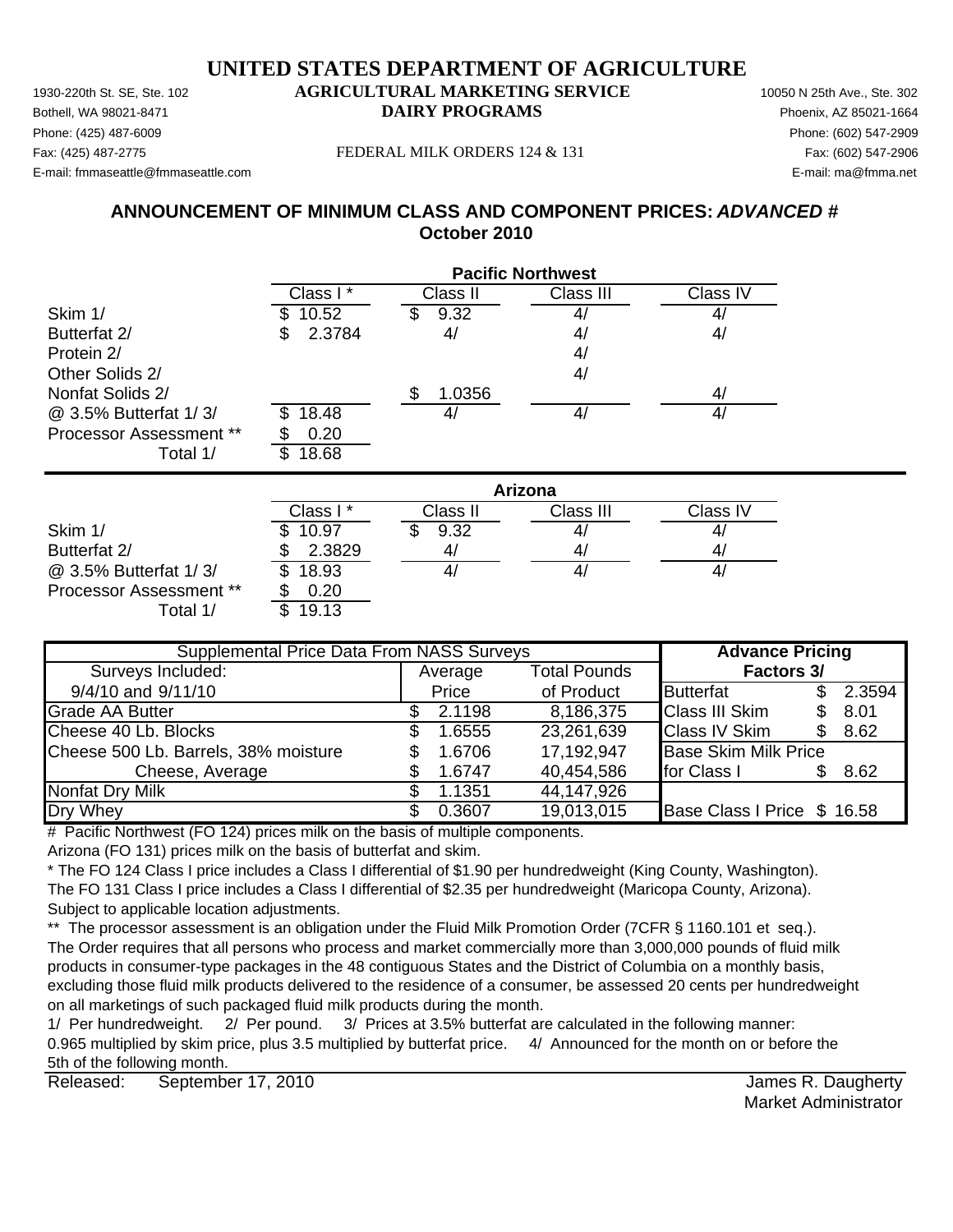Phone: (425) 487-6009 Phone: (602) 547-2909 E-mail: fmmaseattle@fmmaseattle.com E-mail: ma@fmma.net

### Fax: (425) 487-2775 FEDERAL MILK ORDERS 124 & 131 Fax: (602) 547-2906

# **ANNOUNCEMENT OF MINIMUM CLASS AND COMPONENT PRICES:** *ADVANCED #* **November 2010**

|                         | <b>Pacific Northwest</b> |                |                |                |  |  |  |
|-------------------------|--------------------------|----------------|----------------|----------------|--|--|--|
|                         | Class I*                 | Class II       | Class III      | Class IV       |  |  |  |
| Skim 1/                 | 10.88                    | 9.68<br>Ъ      |                | 4              |  |  |  |
| Butterfat 2/            | 2.4685<br>\$             | 4/             | 4/             | 4/             |  |  |  |
| Protein 2/              |                          |                | 4/             |                |  |  |  |
| Other Solids 2/         |                          |                | 4/             |                |  |  |  |
| Nonfat Solids 2/        |                          | 1.0756<br>\$   |                | 4/             |  |  |  |
| @ 3.5% Butterfat 1/3/   | 19.14<br>S.              | 4/             | 4/             | 4/             |  |  |  |
| Processor Assessment ** | 0.20                     |                |                |                |  |  |  |
| Total 1/                | 19.34<br>\$              |                |                |                |  |  |  |
|                         | Arizona                  |                |                |                |  |  |  |
|                         | Class I*                 | Class II       | Class III      | Class IV       |  |  |  |
| Skim 1/                 | 11.33                    | 9.68           |                | 4,             |  |  |  |
| $P_{1}$ $(1 - 1 - 1)$   | 0.1700                   | $\overline{A}$ | $\overline{ }$ | $\overline{ }$ |  |  |  |

|                                | Class I *    | Class II | Class III | Class IV       |
|--------------------------------|--------------|----------|-----------|----------------|
| Skim 1/                        | \$11.33      | 9.68     |           | 4              |
| Butterfat 2/                   | 2.4730       |          | 4         | $\mathbf{A}_i$ |
| @ 3.5% Butterfat 1/3/          | 19.59<br>\$. |          | 4,        | 4,             |
| <b>Processor Assessment **</b> | 0.20         |          |           |                |
| ⊺otal 1/                       | 19.79        |          |           |                |

| <b>Supplemental Price Data From NASS Surveys</b> | <b>Advance Pricing</b> |        |                     |                             |  |        |
|--------------------------------------------------|------------------------|--------|---------------------|-----------------------------|--|--------|
| Surveys Included:                                | Average                |        | <b>Total Pounds</b> | <b>Factors 3/</b>           |  |        |
| 10/9/10 and 10/16/10                             |                        | Price  | of Product          | <b>Butterfat</b>            |  | 2.4495 |
| <b>Grade AA Butter</b>                           |                        | 2.1942 | 8,211,860           | <b>Class III Skim</b>       |  | 8.68   |
| Cheese 40 Lb. Blocks                             |                        | 1.7548 | 26,177,414          | <b>Class IV Skim</b>        |  | 8.98   |
| Cheese 500 Lb. Barrels, 38% moisture             |                        | 1.7606 | 18,240,099          | <b>Base Skim Milk Price</b> |  |        |
| Cheese, Average                                  |                        | 1.7695 | 44,417,513          | for Class I                 |  | 8.98   |
| Nonfat Dry Milk                                  |                        | 1.1755 | 27,020,272          |                             |  |        |
| Dry Whey                                         |                        | 0.3634 | 20,913,750          | Base Class I Price \$ 17.24 |  |        |

 $#$  Pacific Northwest (FO 124) prices milk on the basis of multiple components.

Arizona (FO 131) prices milk on the basis of butterfat and skim.

\* The FO 124 Class I price includes a Class I differential of \$1.90 per hundredweight (King County, Washington). The FO 131 Class I price includes a Class I differential of \$2.35 per hundredweight (Maricopa County, Arizona). Subject to applicable location adjustments.

\*\* The processor assessment is an obligation under the Fluid Milk Promotion Order (7CFR § 1160.101 et seq.). The Order requires that all persons who process and market commercially more than 3,000,000 pounds of fluid milk products in consumer-type packages in the 48 contiguous States and the District of Columbia on a monthly basis, excluding those fluid milk products delivered to the residence of a consumer, be assessed 20 cents per hundredweight on all marketings of such packaged fluid milk products during the month.

1/ Per hundredweight. 2/ Per pound. 3/ Prices at 3.5% butterfat are calculated in the following manner: 0.965 multiplied by skim price, plus 3.5 multiplied by butterfat price. 4/ Announced for the month on or before the 5th of the following month.

Released: October 22, 2010 **Building and Contract Contract Contract Contract Contract Contract Contract Contract Contract Contract Contract Contract Contract Contract Contract Contract Contract Contract Contract Contract C** October 22, 2010